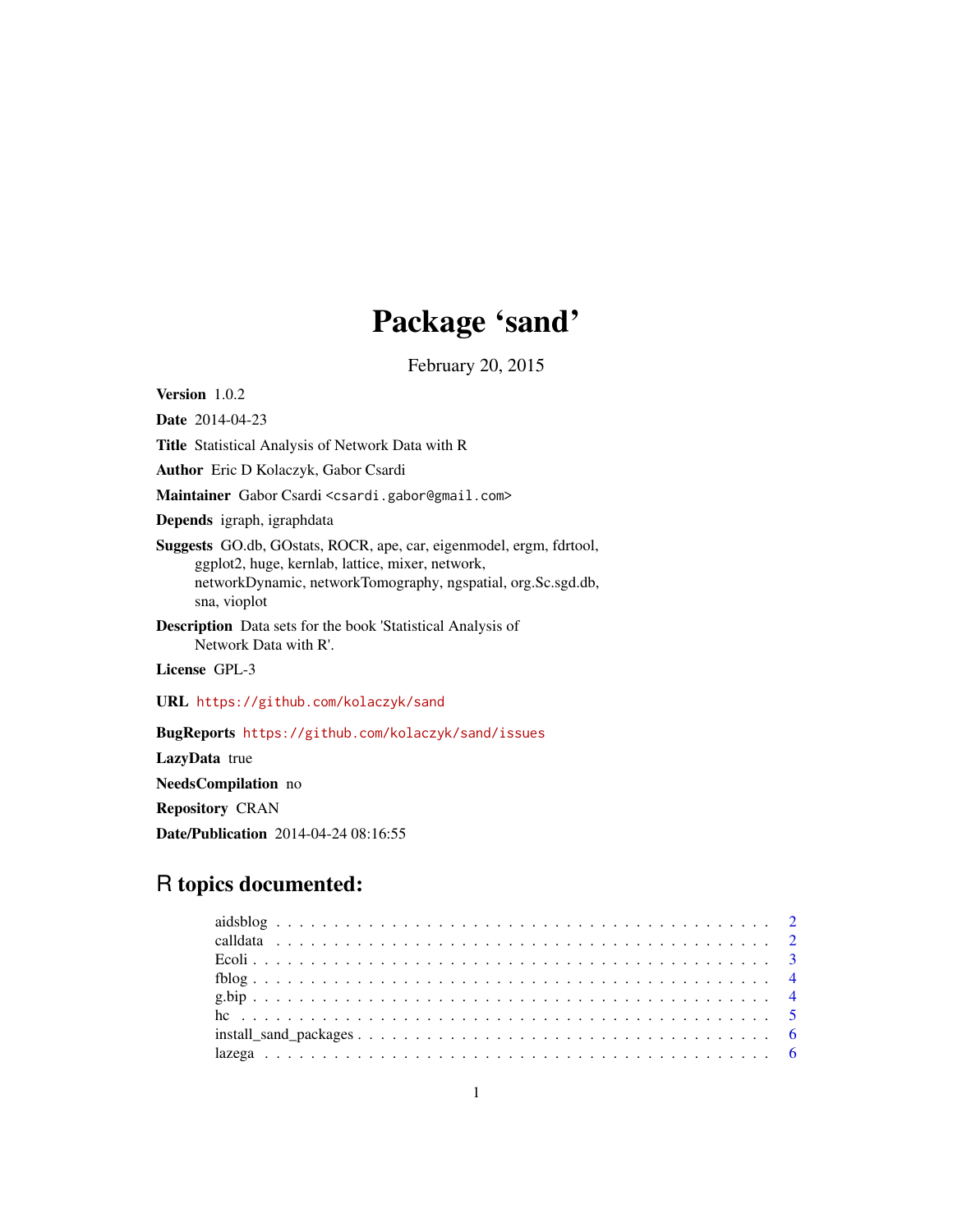# <span id="page-1-0"></span> $2 \cos \theta$  calldata

<span id="page-1-1"></span>aidsblog *AIDS blog citation network*

## Description

A snapshot of the pattern of citation among 146 unique blogs related to AIDS, patients, and their support networks, collected by Suchi Gopal (see reference below) over a randomly selected threeday period in August 2005. A directed edge from one blog to another indicates that the former has a link to the latter in their web page (more specifically, the former refers to the latter in their so-called 'blogroll').

# Usage

aidsblog

# Format

A directed igraph graph object with 146 vertices and 187 edges.

# Source

This dataset was provided to us by Suchi Gopal. Please cite the reference below if you use this dataset in your work.

### References

S. Gopal, The evolving social geography of blogs. In Societies and Cities in the Age of Instant Access, ed. by H. Miller (Springer, Berlin, 2007), 139 pp. 275-294.

<span id="page-1-2"></span>calldata *Austrian phone call network data*

# Description

A set of data for phone traffic 60 between 32 telecommunication districts in Austria throughout a period during the 61 year 1991.

# Usage

calldata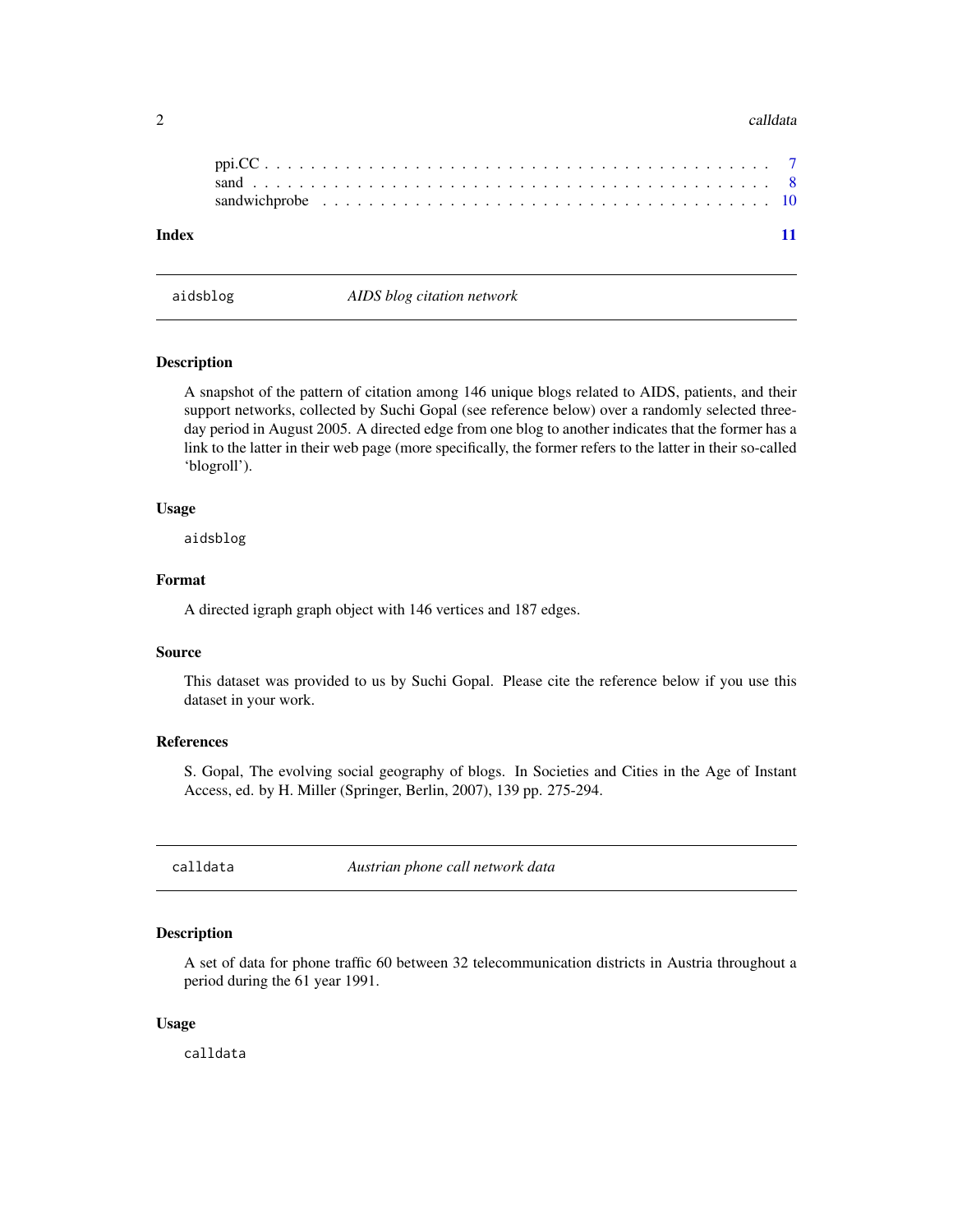# <span id="page-2-0"></span>Ecoli 3

# Format

A data frame with 32 x 31 flow measurements, 992 rows, and seven columns:

- Orig: factor, the origin district.
- Dest: factor, the destination district.
- DistEuc: numeric, Euclidean distance between the districts.
- DistRd: numeric, road distance between districts.
- O.GRP: numeric, gross regional product of the origin district, in Austrian schillings.
- D.GRP: numeric, gross regional product of the destination district, in Austrian schillings.
- Flow: the "amount" of phone calls from the origin district to the destination district, in erlang units (number of phone calls, including faxes, times the average length of the call divided by the duration of the measurement period).

# Source

This dataset was provided to us by Suchi Gopal. Please cite the reference below if you use this dataset in your work.

# References

M. Fischer, S. Gopal: Artificial neural networks: a new approach to modeling interregional telecommunication flows. J. Reg. Sci. 34(4), 503-527 (1994).

<span id="page-2-1"></span>

Ecoli *E. coli gene expression levels*

# Description

Gene expression levels in the bacteria Escherichia coli (E. coli), measured for 153 genes under each of 40 different experimental conditions.

#### Usage

data(Ecoli.data) Ecoli.expr regDB.adj

# Format

Ecoli.expr is a 40 by 153 matrix of (log) gene expression levels in the bacteria Escherichia coli (E. coli), measured for 153 transcription factors under each of 40 different experimental conditions, averaged over three replicates of each experiment. The data are a subset of those published in the reference below. The experiments were genetic perturbation experiments,in which a given gene was 'turned off', for each of 40 different genes.

regDB.adj is an adjacency matrix of regulatory relationships in E. coli, extracted from the RegulonDB (<http://regulondb.ccg.unam.mx/>) database at the same time the experimental data were collected.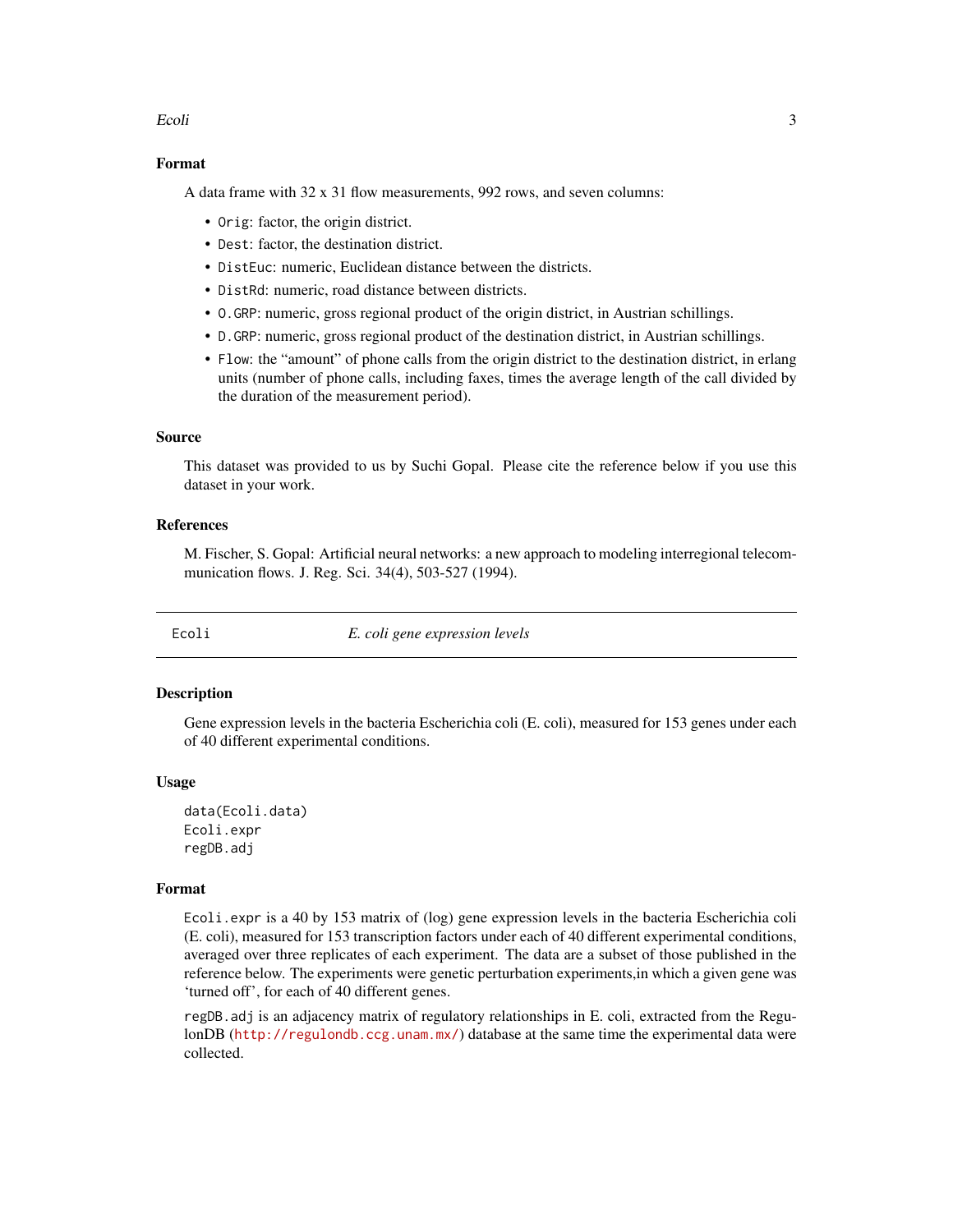# <span id="page-3-0"></span>Source

See the reference below. Please cite it if you use this dataset in your work.

# References

J. Faith, B. Hayete, J. Thaden, I. Mogno, J. Wierzbowski, G. Cottarel, S. Kasif, J. Collins, T. Gardner: Large-scale mapping and validation of Escherichia coli transcriptional regulation from a compendium of expression profiles. PLoS Biol. 5(1), e8 (2007).

<span id="page-3-1"></span>fblog *Network of French political blogs*

# Description

Subnetwork of French political blogs, extracted from a snapshot of over 1,100 such blogs on a single day in October of 2006 and classified by the "Observatoire Presidentielle" project as to political affiliation.

# Usage

fblog

# Format

An undirected igraph graph with 192 vertices and 1431 edges. Note that the graph is undirected. The graph has two vertex attributes, 'name' is the URL of the blog, and 'PolParty' is the assigned political affiliation, a political party.

# Source

The mixer R package, see also <http://observatoire-presidentielle.fr/>.

<span id="page-3-2"></span>g.bip *A toy bipartite network*

# Description

A toy bipartite network.

# Usage

g.bip

# Format

An undirected bipartite igraph graph object, with vertex attributes 'name' and 'type'.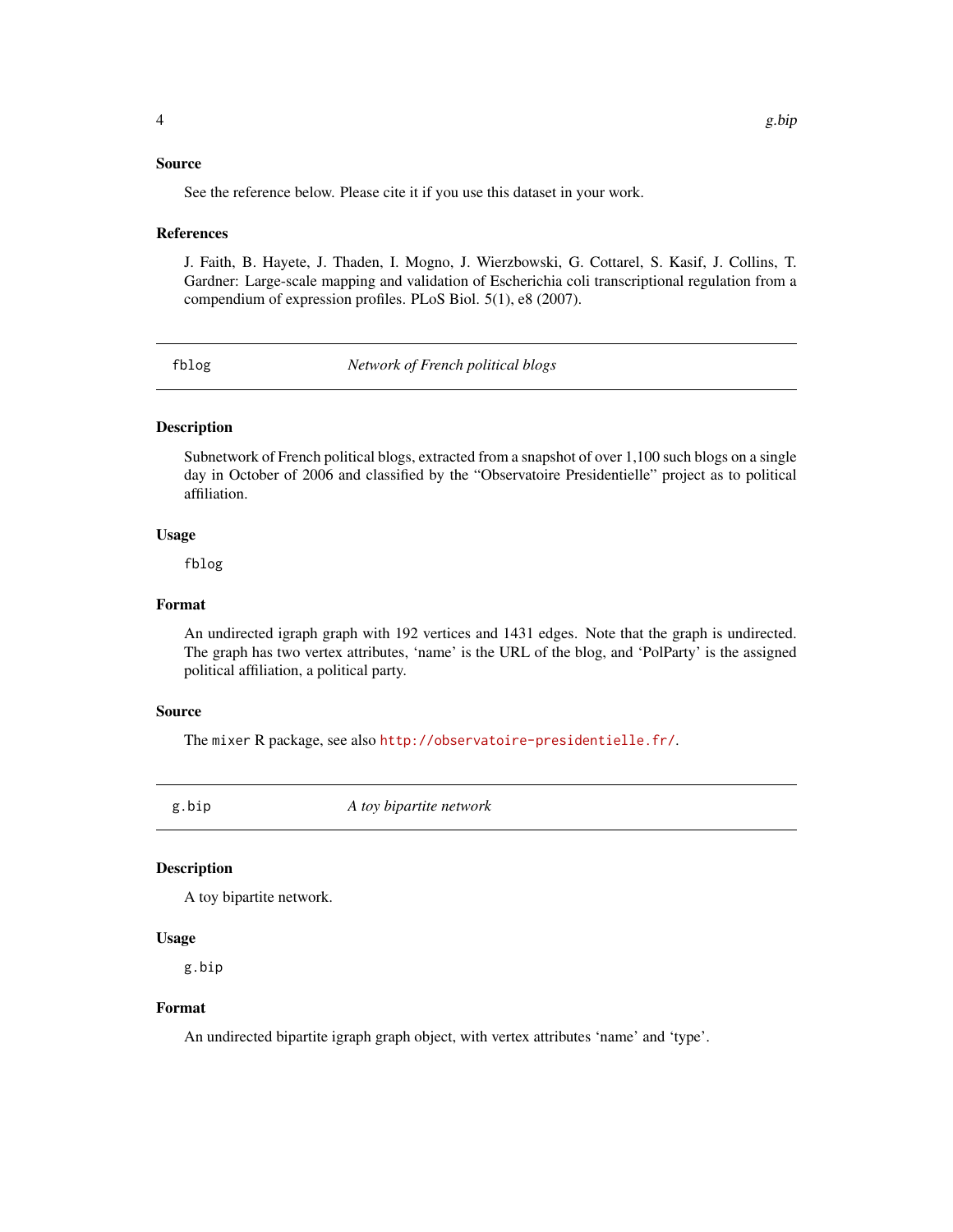# <span id="page-4-1"></span><span id="page-4-0"></span>Description

Records of contacts among patients and various types of health care workers in the geriatric unit of a hospital in Lyon, France, in 2010, from 1pm on Monday, December 6 to 2pm on Friday, December 10. Each of the 75 people in this study consented to wear RFID sensors on small identification badges during this period, which made it possible to record when any two of them were in faceto-face contact with each other (i.e., within 1-1.5 m of each other) during a 20-second interval of time.

#### Usage

hc

# Format

A data frame, where each row is an interaction. It has five columns:

- Time: integer, time in seconds when the 20 second encounter terminated.
- ID1: integer, numeric ID of the first person.
- ID2: integer, numeric ID of the second person.
- S1: factor, the status of the first person, see below.
- S2: factor, the status of the second person, see below.

Status codes: administrative staff (ADM), medical doctor (MED), paramedical staff, such as nurses or nurses' aides (NUR), and patients (PAT).

# Source

See the reference below. Please cite the it if you use this dataset in your work.

# References

P. Vanhems, A. Barrat, C. Cattuto, J.-F. Pinton, N. Khanafer, C. Regis, B.-a. Kim, B. Comte, N. Voirin: Estimating potential infection transmission routes in hospital wards using wearable proximity sensors. PloS One 8(9), e73970 306 (2013).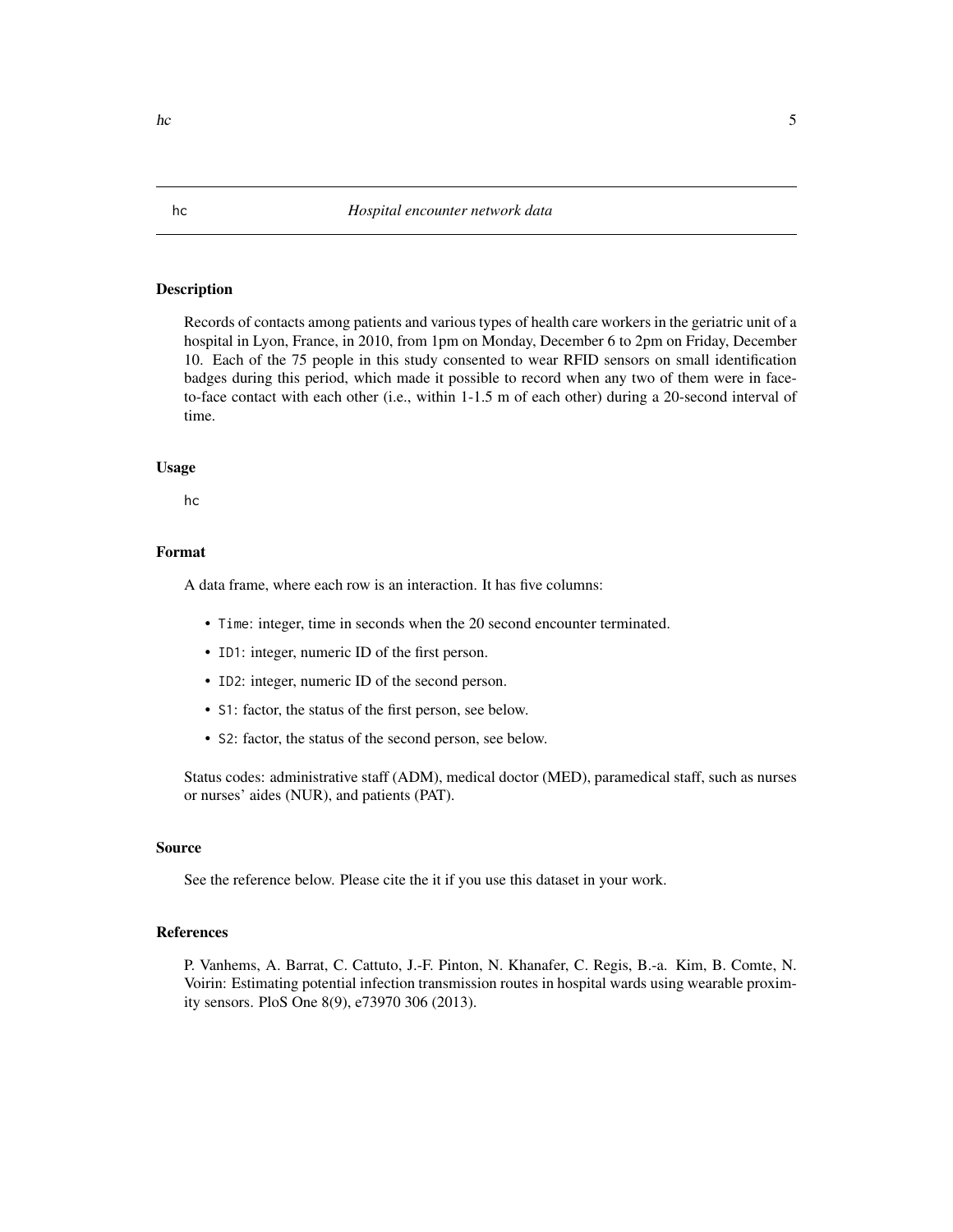<span id="page-5-3"></span><span id="page-5-0"></span>install\_sand\_packages *Install all packages used in the book*

# Description

This function makes it easy to download and install all R packages that are used in the book 'Statistical Analysis of Network Data with R'.

# Usage

```
install_sand_packages()
```
# Details

The function uses the BioConductor installer, as this can install both all required BioConductor and CRAN packages.

# Value

Returns the names of the installed packages, invisibly.

# Author(s)

Gabor Csardi <csardi.gabor@gmail.com>

<span id="page-5-2"></span>lazega *Lazega lawyers network data*

# <span id="page-5-1"></span>Description

This data set comes from a network study of corporate law partnership that was carried out in a Northeastern US corporate law firm, referred to as SG&R, 1988-1991 in New England. It includes (among others) measurements of networks among the 71 attorneys (partners and associates) of this firm, i.e. their strong-coworker network, advice network, friendship network, and indirect control networks. Various members' attributes are also part of the dataset, including seniority, formal status, office in which they work, gender, lawschool attended, individual performance measurements (hours worked, fees brought in), attitudes concerning various management policy options, etc.

Note that this is only a subset of the originally collected data, including the 36 partners of the firm.

# Usage

lazega elist.lazega v.attr.lazega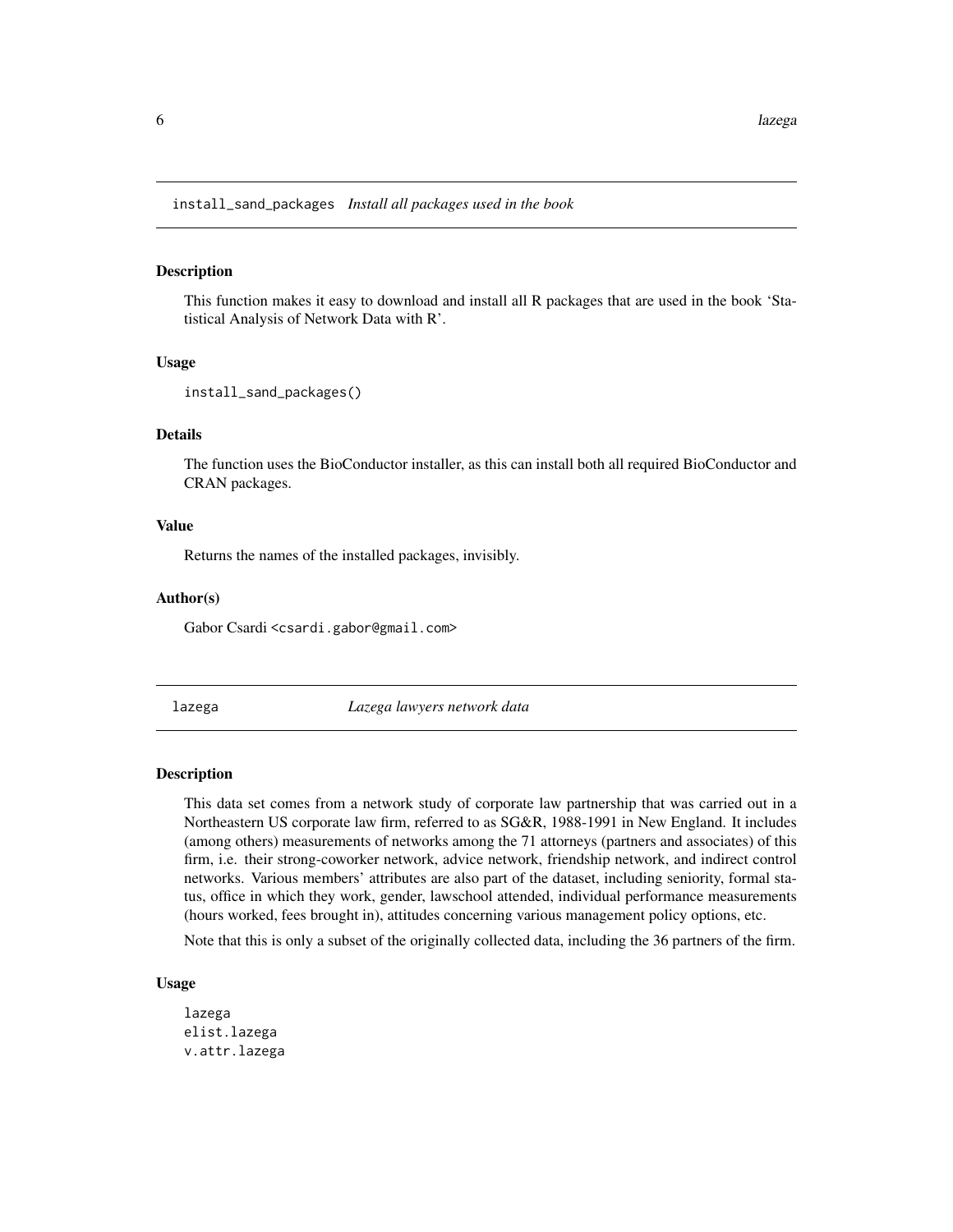# <span id="page-6-0"></span> $ppi.CC$   $\hspace{2cm} 7$

# Format

lazega is an igraph graph object, undirected. It has the following vertex attributes: 'name', 'Seniority', 'Status' (all 1, meaning partner), 'Gender' (1 is man, 2 is woman), 'Office' (1 is Boston, 2 is Hartford, 3 is Providence), 'Years' (years with the firm), 'Age', 'Practice' (1 is litigation, 2 is corporate), and 'School' (1 is Harvard or Yale, 2 is University of Connecticut, 3 is other). See the reference below for more.

elist.lazega is a data frame containing an edge list of the network.

v.attr.lazega is a data frame containing the vertex attributes only.

# Source

Provided to us by Emmanuel Lazega. Please cite the reference below if you use this dataset in your work.

# References

E. Lazega, The Collegial Phenomenon: The Social Mechanisms of Cooperation Among Peers in a Corporate Law Partnership. Oxford University Press, Oxford (2001).

<span id="page-6-1"></span>ppi.CC *Yeast protein interaction network*

# Description

A network of 241 interactions among 134 proteins. They were assembled by Jiang et al. (see below), from various sources, and pertain to only those proteins annotated, as of January 2007, with the term "cell communication" in the gene ontology (GO) database.

## Usage

ppi.CC

# Format

An undirected igraph graph object, with vertex attributes:

- 'name': the name of the protein.
- 'ICSC': whether the protein is annotated with the "intracellular signaling cascade" GO term, zero or one.
- 'IPR000198': whether the protein contains the 'rho GTPase-activating protein domain' (IPR000198) motif.
- 'IPR000403': whether the protein contains the 'phosphatidylinositol 3-/4-kinase, catalytic domain' (IPR000403) motif.
- 'IPR001806': whether the protein contains the 'small GTPase superfamily' (IPR001806) motif.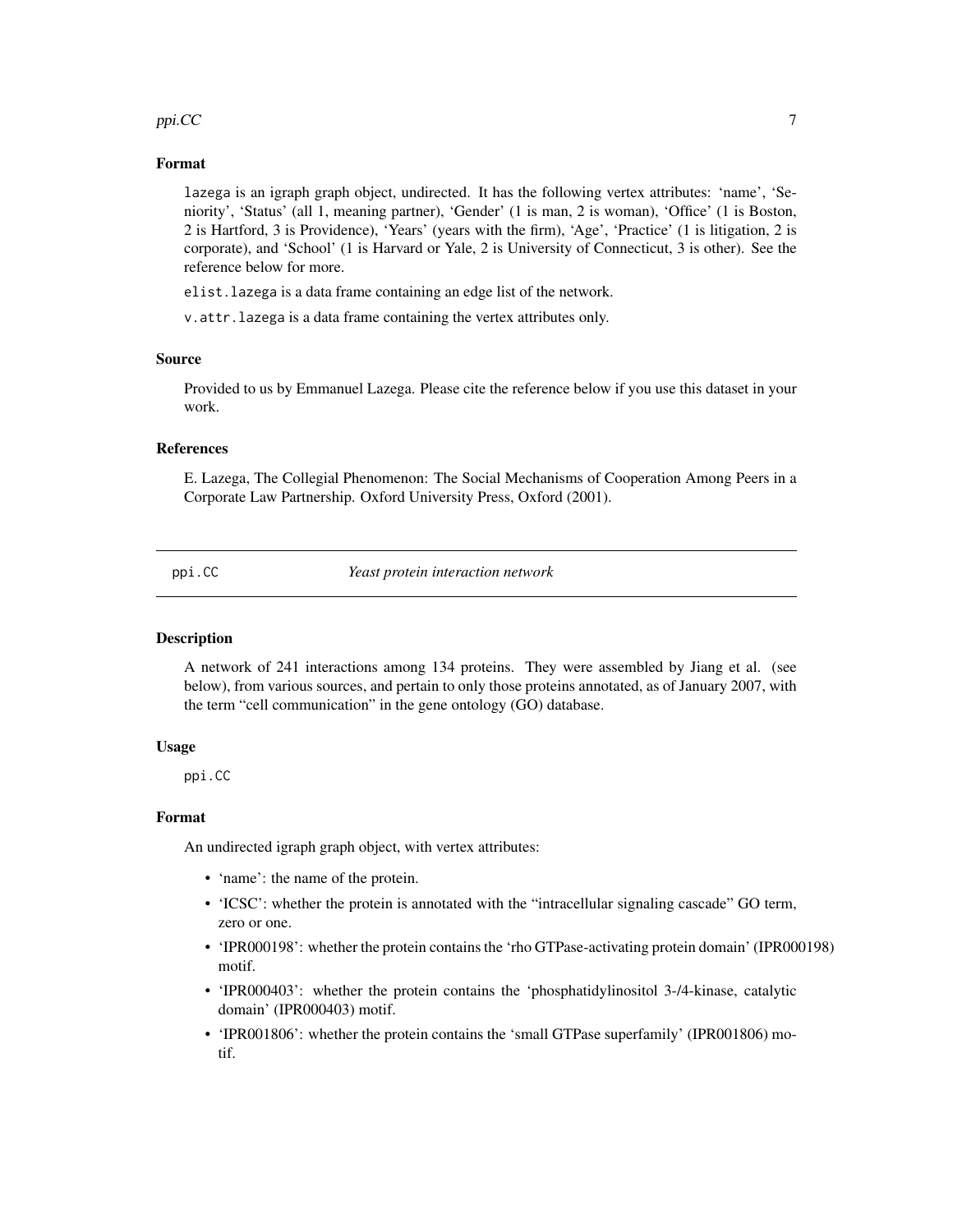- <span id="page-7-0"></span>• 'IPR001849': whether the protein contains the 'pleckstrin homology domain' (IPR001849) motif.
- 'IPR002041': whether the protein contains the 'ran GTPase' (IPR002041) motif.
- 'IPR003527': whether the protein contains the 'mitogen-activated protein (MAP) kinase, conserved site' (IPR003527) motif.

# Source

See the reference below. Please cite it if you use this dataset in your work.

# References

X. Jiang, N. Nariai, M. Steffen, S. Kasif, E. Kolaczyk: Integration of relational and hierarchical network information for protein function prediction. BMC Bioinform. 9, 350 (2008).

sand *The sand package*

#### Description

This R package accompanies the book 'Statistical Analysis of Network Data with R'. It contains some of the data sets used in the book (the others are in the igraphdata package). It also contains the code from the book, and some simple functions to run the code without the need for typing it in.

# In brief

Type in N<enter> to run the next chunk of code, and  $Cx$ > to jump to Chapter x, where x is between 2 and 10. E.g. C6<enter> resets R and "loads" Chapter 6. P<enter> prints the next code chunk to be run (without actually running it).

# The data sets

The various data sets are loaded from the code chunks in the book. The sand package contains the following data sets, each is documented in its on manual page: [Ecoli](#page-2-1), [aidsblog](#page-1-1), [calldata](#page-1-2), [elist.lazega](#page-5-1), [fblog](#page-3-1), [g.bip](#page-3-2), [hc](#page-4-1), [lazega](#page-5-2), [ppi.CC](#page-6-1), [sandwichprobe](#page-9-1), [v.attr.lazega](#page-5-1).

#### Code chunks

Code chunks of the book are numbered by chapter and each chunk is identified the chapter number and the chunk number connected by a dot.

The reader is supposed to run the code chapter by chapter, ideally, starting from a clean, new R session. This might not be critical, but it is not always possible to unload packages in R, so it is the only way to make sure that the code works correctly.

To make it easy to step through the code, the sand package define some "commands". Note that these are are not functions, and also q that they are meant to be used interactively, and not programatically.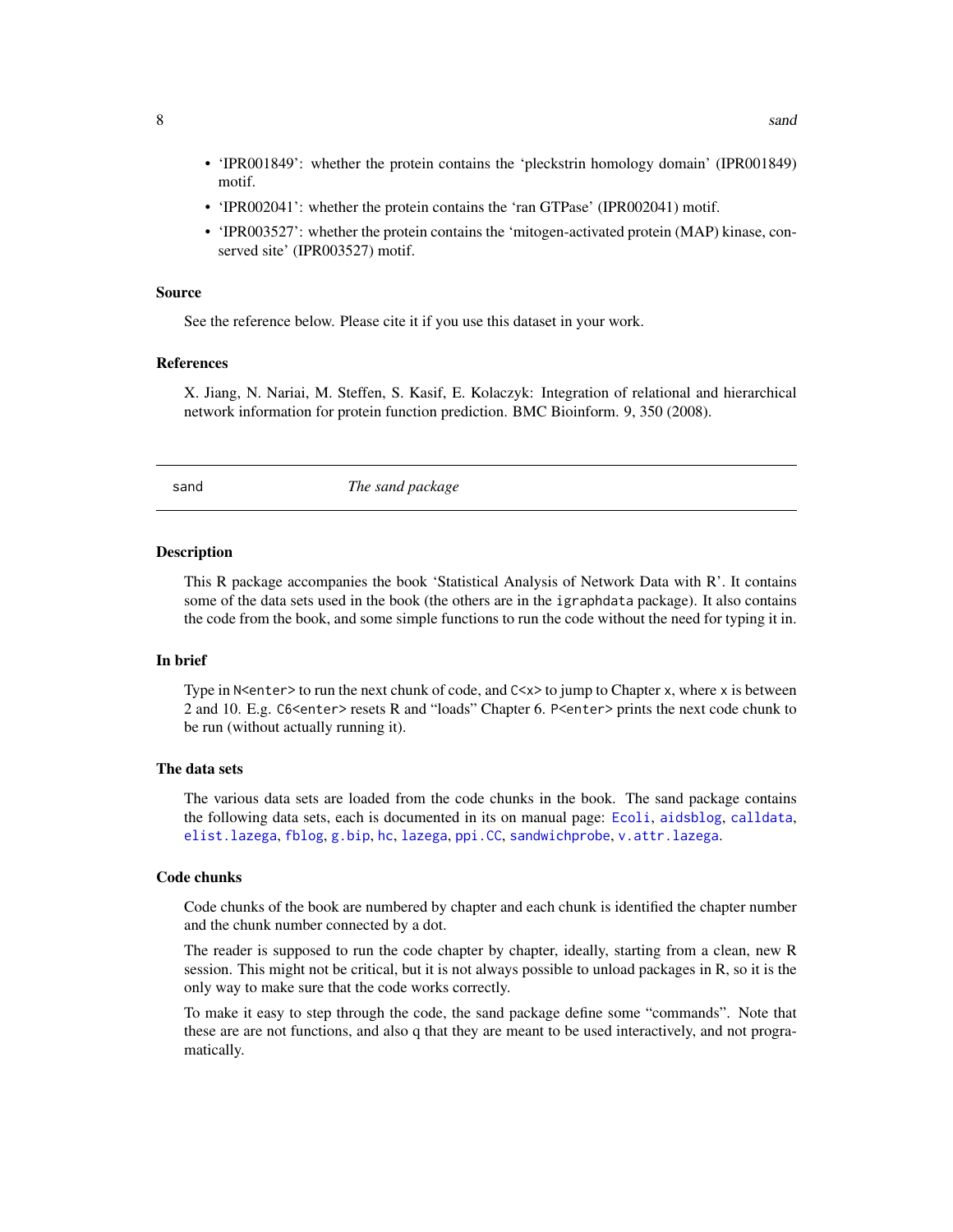# <span id="page-8-0"></span>sand 9

# The cursor

The cursor marks the point the reader is at in the book, and commands discussed below move the cursor and run the code the cursor is at.

The 'C' commands clear R, i.e. unload all loaded packages except for sand and its dependencies, and delete all objects from the global workspace. They also set the cursor to the first chunk of the given chapter: there are nine 'C' commands, from 'C2' to 'C10', one for each Chapter of the book. (Chapter 1 has no code to run.)

The command 'N' runs the chunk at the cursor, and steps the cursor to the next chunk. It is possible to run multiple chunks at once, with the form 'N + x' (with or without the spaces), where 'x' is the number of additional chunks to run. (I.e. 'N + 2' runs three chunks.)

The command 'P' prints the chunk at the cursor, without running it. It is possible to print other chunks as well: 'P - 1' prints the previous chunk, 'P - 2' the one before that, etc., 'P + 1' prints the next chunk, etc.

The reader is welcome to inspect R objects, or run arbitrary R code between the 'N' and 'P' commands.

# Author(s)

Gabor Csardi <csardi.gabor@gmail.com>

# See Also

[install\\_sand\\_packages](#page-5-3) to install all R packages needed for the book.

# Examples

```
## Start with Chapter 2
C<sub>2</sub>## Run first code chunk
N
## Run next code chunk
N
## Jump to Chapter 5
C5
## Run first code chunk in Chapter 5
## It will create a plot
N
```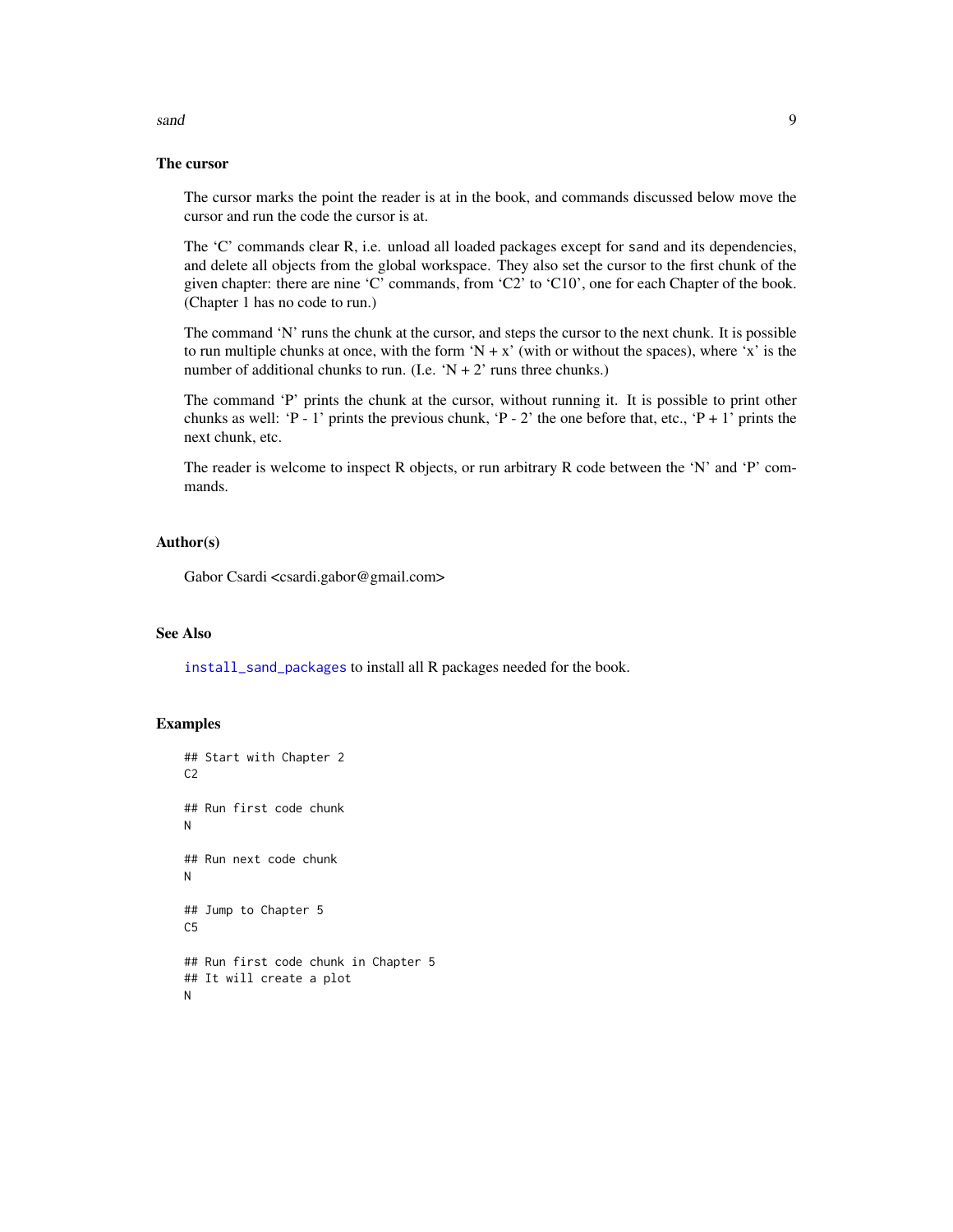<span id="page-9-1"></span><span id="page-9-0"></span>

# Description

These data correspond to an experiment conducted by Coates et al. to measure the difference in delay experienced by packet probes sent over the Internet during a short period in 2001, from a desktop computer in the ECE department at Rice University to similar machines at ten other university locations. The data were intended for use with a newly proposed method of Internet topology inference.

# Usage

delaydata host.locs

# Format

The data is provided in two files. delaydata is a three-column data frame. The first columnf is the difference in delay of the small packets (in milliseconds). The second column is the numeric code of the destination of small packets. The third column is the numeric code of the destination of large packet.

host. locs contains the character code of the destinations:

- 1. 'IST' Instituto Superior Tecnico (Portugal)
- 2. 'IT' Instituto de Telecomunicacoes (Portugal)
- 3. 'Bkly' University of California, Berkeley
- 4. 'MSU1' Michigan State University (Host 1)
- 5. 'MSU2' Michigan State University (Host 2)
- 6. 'UIUC' University of Illinois, Urbana-Champaign
- 7. 'UWisc1' University of Wisconsin, Madison (Host 1)
- 8. 'UWisc2' University of Wisconsin, Madison (Host 2)
- 9. 'RiceU1' Rice University (Host 1)
- 10. 'RiceU2' Rice University (Host 2)

# Source

Provided by Mark Coates, see reference below. Please cite the reference below if you use this dataset in your work.

#### References

M. Coates, R. Castro, R. Nowak, M. Gadhiok, R. King, Y. Tsang, Maximum likelihood network topology identification from edge-based unicast measurements. Proceedings of the 2002 ACM SIG-METRICS International Conference on Measurement and Modeling of Computer Systems, 2002, pp. 11-20.